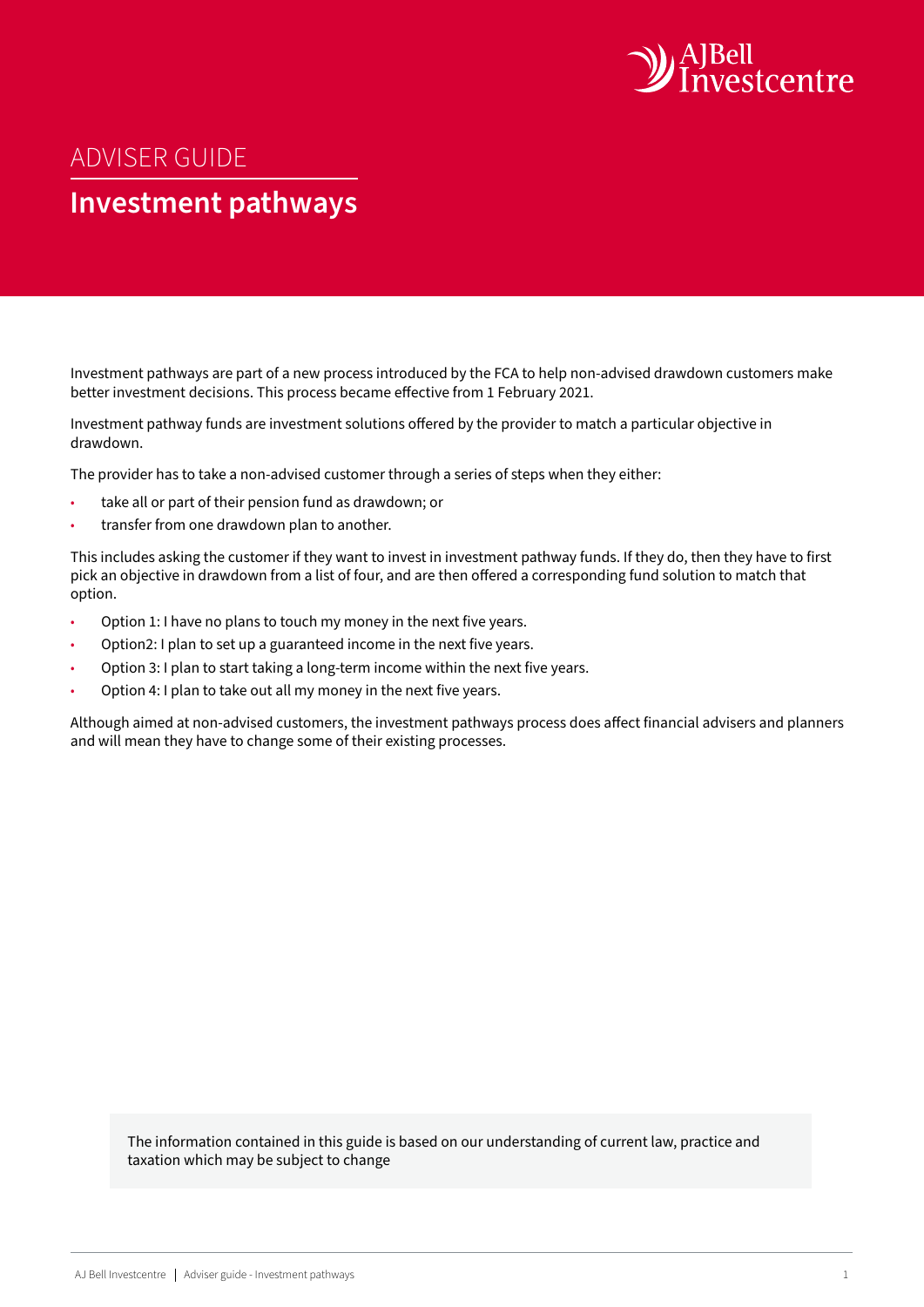#### **Investment pathways process**

We have described the investment pathways process below.



\*Cash-like investments include cash or near cash, units in a regulated money market fund, or units in a fund authorised as a money market fund.

This requirement doesn't apply if a discretionary investment manager or financial adviser has permission to execute investment decision for more than 50% of the customer's drawdown fund.